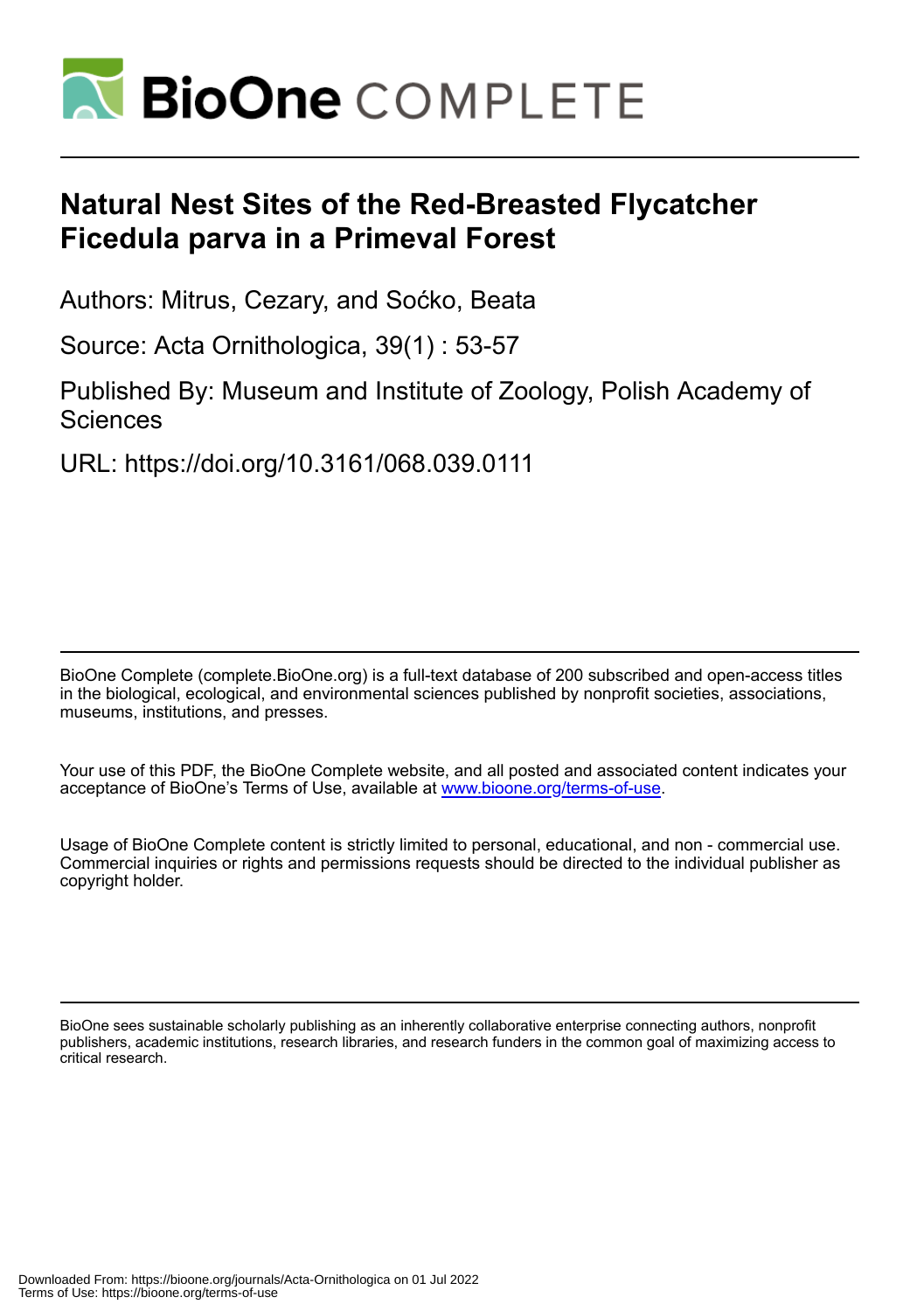# **Natural nest sites of the Red-breasted Flycatcher** *Ficedula parva*  **in a primeval forest**

Cezary MITRUS & Beata Sоско

Department of Zoology, University of Podlasie, Prusa 12, 08–110 Siedlce, POLAND, e-mail: ficedula@ap.siedlce.pl

**Mitrus C., Soćko B. 2004. Natural nest sites of the Red-breasted Flycatcher** *Ficedula parva* **in a primeval forest. Acta Ornithol. 39: 53–57.**

**Abstract.** 117 nests of Red-breasted Flycatchers in Białowieża primeval forest (NE Poland) were characterised. Most nests (79%) were built in Hornbeam *Carpinus betulus* and lime *Tilia cordata*. Three types of nest sites were distinguished: chimney shaped (26.4%), half cavities (46.4%) or shelves — the nest was wedged under a piece of bark against the main trunk (27.3%). Most cavity entrances were exposed to the south. Compared to other species of secondary cavity nesters in Białowieża National Park, Red-breasted Flycatchers used cavities of a different shape, with a smaller bottom area and at a relatively low height above the ground  $(\overline{x} = 4.9 \pm 3.13 \text{ m})$ . Nesting trees had a smaller diameter ( $\overline{x}$ = 31.2 ± 21.4 cm) and were more often dead (29.8%) than trees used by the other secondary cavity nesters. Only four nest sites were used in consecutive seasons.

**Key words**: Red-breasted Flycatcher, *Ficedula parva*, nest sites, cavity nesters, holes, Białowieża National Park

Received — Jan. 2004, accepted — March 2004

# INTRODUCTION

Nest site features can affect reproductive success by limiting clutch size and cause partial or complete losses of clutches and broods (e.g. van Balen 1973, Slagsvold 1987, Walankiewicz 1991, Rendell & Robertson 1993). Long-term intensive forest management often damages natural habitats and restricts suitable places for breeding (e.g. Bruns 1960, Haapanen 1965). Shortage of suitable nest sites may increase inter- and intra-specific competition and consequently restrict population size (Newton 1998). Knowledge of nest site characteristics can help to formulate management guidelines in order to protect a population.

The Red-breasted Flycatcher is a small passerine that breeds in "half cavities" in forests from Kamchatka to Central Europe (Cramp 1993). The species occurs mainly in mature or young, dense deciduous and mixed forest (Flade 1997). In the oakhornbeam stands of Białowieża National Park, the Red-breasted Flycatcher reaches breeding densities of up to 2.0 pairs/10 ha (Wesołowski et al*.* 2002).

Characteristic of natural nest sites of the most secondary cavity nesters breeding in primeval forest<br>Downloaded From: https://bioone.org/journals/Acta-Ornithologica on 01 Jul 2022 1g the last four breeding seasons (2000–2003). Most nests (88 out of 117) were found dur-Terms of Use: https://bioone.org/terms-of-use

has been presented in few papers so far (Wesołowski 1989, 1996, Mitrus et al. 1996, Walankiewicz 1991, Czeszczewik & Walankiewicz 2003) and only incidental data exist about nest sites of the Red-breasted Flycatcher (Glutz von Blotzheim & Bauer 1993).

The aim of this study was to fill this gap and to describe natural nests sites of the Red-breasted Flycatcher in primeval stands of the Białowieża National Park.

## STUDY AREA AND METHODS

Data were collected in 1977–2003 in the Białowieża National Park (BNP) (52°41'N, 23°52'E, NE-Poland). It is the best preserved and strictly protected area of the Białowieża Forest. Almost all nests ware located in oak-hornbeam *Tilio-Carpinetum* stands characterised mainly by Hornbeam *Carpinus betulus*, Small-leaved Lime *Tilia cordata*, Pendunculate Oak *Quercus robur*, Norway Maple *Acer platanoides* and Norway Spruce *Picea abies* (Tomiałojć et al. 1984, Tomiałojć 1991).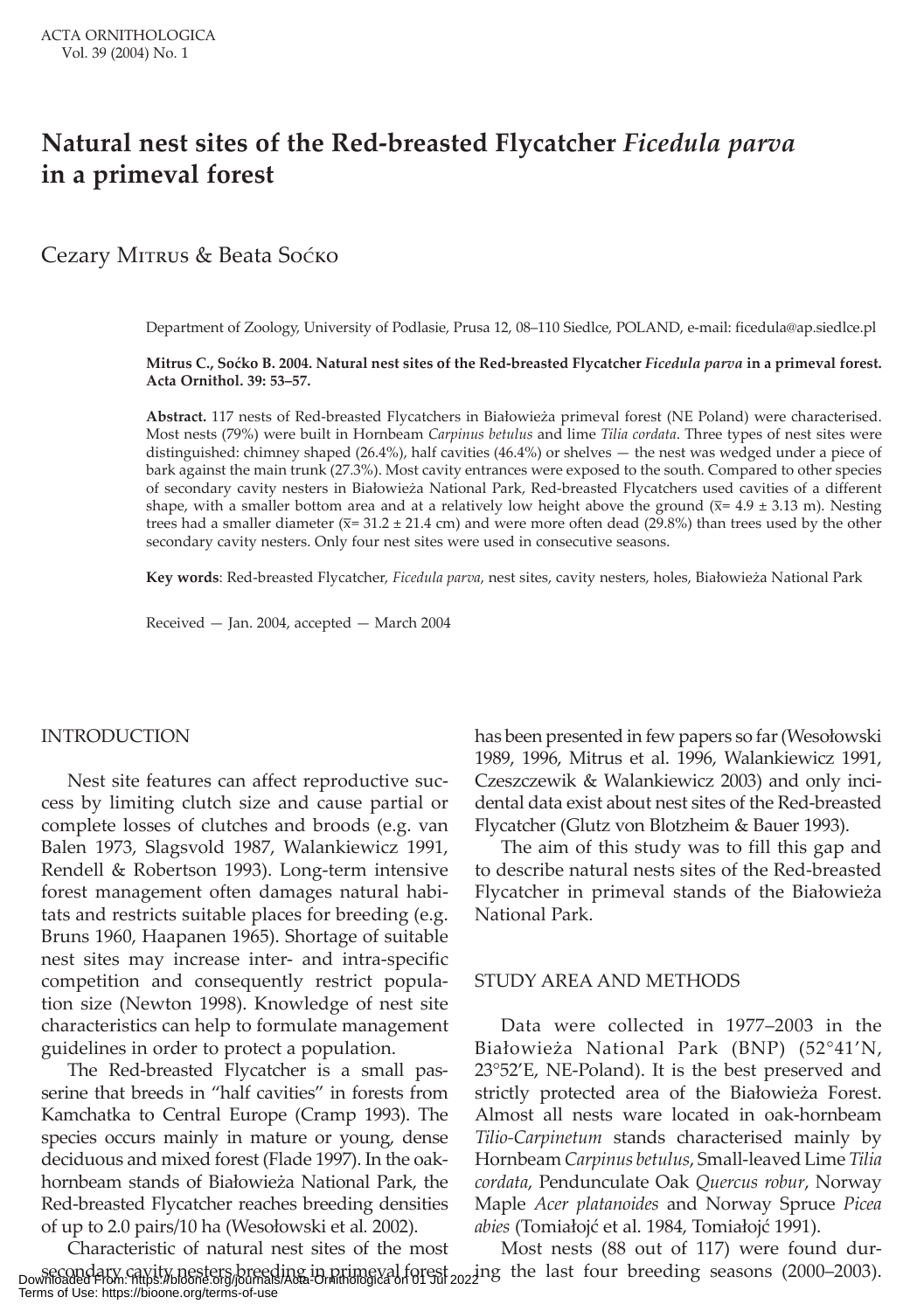Nests were located following females during nest construction, searching sites where birds were frequently seen, and following adults when they were feeding nestlings. For almost all nests the following parameters were described: nesting tree species, height of the nest above the ground, diameter of the trunk at breast height (DBH), stage of tree (dead or living), type of nest site and for some of the nests depth and bottom area of the cavity. Bottom area was calculated used formula:

$$
V = \pi^*
$$
 radius<sub>1<sub>\*</sub></sub> radius<sub>2</sub>

only for half cavities and chimneys. To analysis were included multiple nests which were used more than once.

The data presented in this paper may posses some bias caused by searching methods. The Red-Breasted Flycatcher is a very shy species, especially during incubation period and some nests are very difficult to find. Due to area size and spatial distribution of the species we were able to find only a part of nests of the entire population breeding in Białowieża Forest.

#### RESULTS

During the study period 117 nests sites occupied by Red-breasted Flycatcher were found. Only four of them were used more then one time (out of 88 sites checked). Most of them were in living trees (70.2%) and mostly situated in Hornbeam and Lime (Table 1). An average height above ground was 4.9 m, but more than 70% were located lower then 6.0 m (Table 1, Fig. 1). The highest nests were situated in hornbeams, but differences in nest height between tree species were not significant ( $F_{779}$  = 0.91, p = 0.90, Table 1).



Fig. 1. Distribution of the height above ground of the Redbreasted Flycatcher's nests.



Fig. 2. Entrance orientation of the nests.

| Table 1. Features of nesting trees used by Red-breasted Flycatcher in Białowieża 1977–2003. |  |  |  |  |
|---------------------------------------------------------------------------------------------|--|--|--|--|
|---------------------------------------------------------------------------------------------|--|--|--|--|

| Tree species    | Height above ground (m) |              |                | Diameter at breast height (cm) |               |                  |                  |
|-----------------|-------------------------|--------------|----------------|--------------------------------|---------------|------------------|------------------|
|                 |                         |              |                |                                |               |                  |                  |
|                 | Carpinus betulus        | 64           | $1.3 - 16.0$   | $5.4 \pm 3.34$                 | 41            | 13.0-75.0        | $33.1 \pm 12.96$ |
| Tilia cordata   | 27                      | $1.5 - 13.0$ | $4.7{\pm}2.89$ | 27                             | 10.0-103.0    | $20.1 \pm 22.25$ |                  |
| Pinu silvestris | 11                      | $1.6 - 13.0$ | $4.9\pm3.13$   | 8                              | 47.0-106.0    | 67.9±21.27       |                  |
| Picea abies     | 6                       | $0.7 - 6.0$  | $2.9 + 1.94$   |                                | $11.0 - 46.0$ | $25.5 \pm 15.37$ |                  |
| Ulmus sp.       |                         | $2.5 - 4.5$  | $3.2 \pm 1.15$ | 3                              | $12.0 - 22.0$ | $15.3 \pm 5.78$  |                  |
| Quercus robur   |                         | $2.0 - 6.0$  | $4.0\pm2.83$   |                                | $10.0 - 53.0$ | $31.5 \pm 30.41$ |                  |
| <b>Others</b>   |                         | $1.9 - 2.5$  | $2.2 \pm 0.32$ |                                | $30.0 - 30.0$ | $30.0 + 0.0$     |                  |
| Total           | 117                     | $0.7 - 16.0$ | $4.9 \pm 3.13$ | 87                             | 10.0-106.0    | $31.2 \pm 21.44$ |                  |

Downloaded From: https://bioone.org/journals/Acta-Ornithologica on 01 Jul 2022 Terms of Use: https://bioone.org/terms-of-use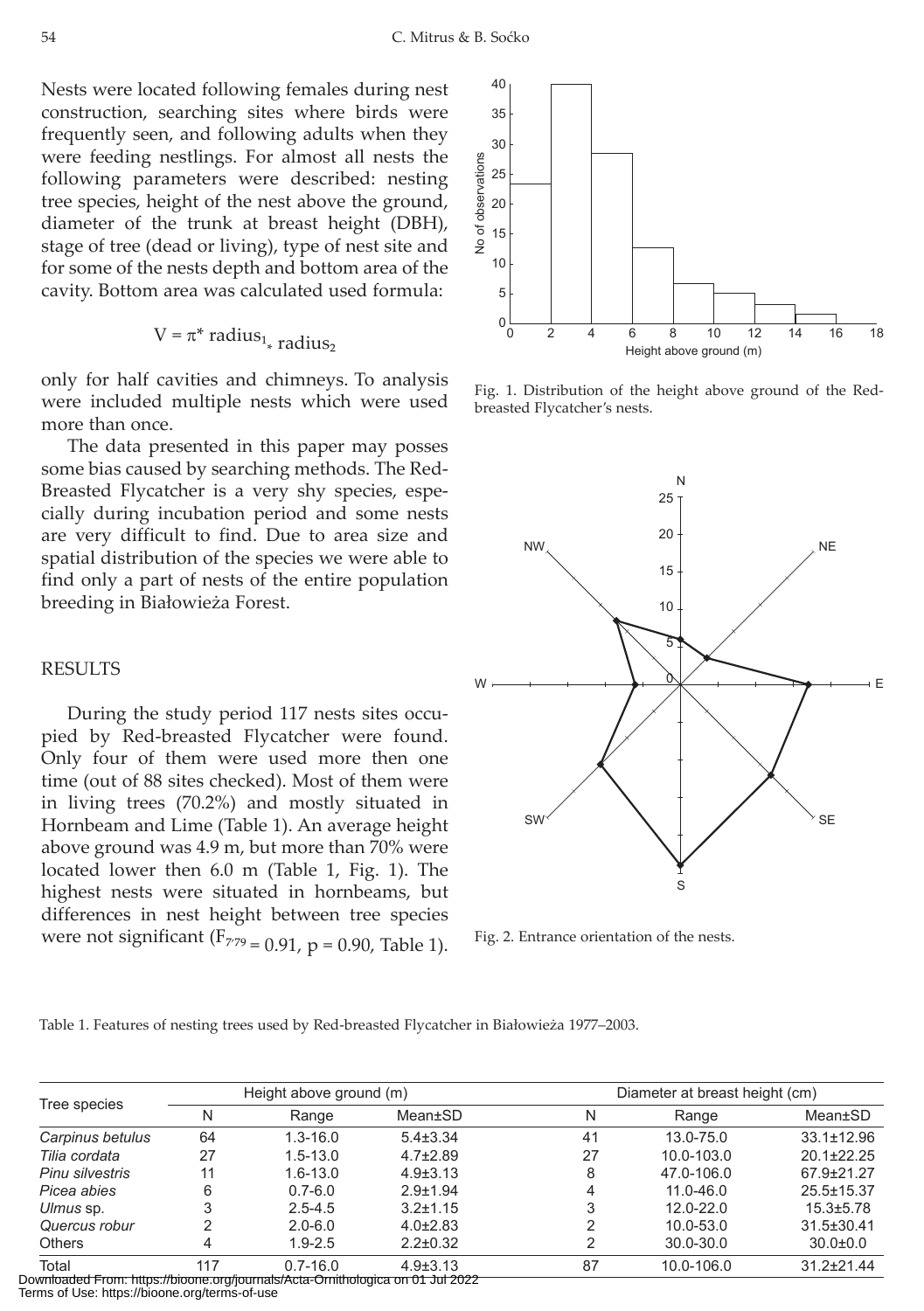

Fig. 3. Types of nest sites:  $A - \text{half holes, } B - \text{chimneys,}$  $C -$ shelves.

The diameter of the nesting tree varied from 10 to 106 cm ( $\bar{x}$  = 31.2 ± 21.4, n = 87) and depended on the species  $(F_{779} = 6.97, p < 0.001)$ , pines being the thickest and elms the thinnest (Table 1). Nests were built in shallow cavities  $(\overline{x} = 6.1 \pm 2.05, n = 12)$ with a small bottom area ( $\bar{x}$  = 43.9 ± 16.99, n = 26). The bottom area was not related to tree diameter  $(r = 0.07, p = 0.74, n = 26)$  and height above ground  $(r = -0.07, p = 0.74, n = 26)$ . Most of holes entrances were directed south, south-east and east (Fig. 2). Distribution differed significantly than normal

Three types of nest sites were distinguished: half cavity (shallow cavity with big entrance), chimney (usually in broken and rotten top of thin tree), shelf (place outside the main trunk, usually under bark, Fig. 3). Most nests were located in half cavities (46.4%), 26.4% were built in chimneys and 27.3% on shelves. The type of nest site was strictly related to tree species. Most chimneys were found in limes (72.5%), whereas half holes and shelves (76.5% and 40.0%, respectively) were located mainly in hornbeams, which is connected with different features of those tree species. Types of nests sites were not related to height above the ground  $(F_{284} = 2.3, p = 0.10)$  but were so to tree diameter ( $F_{2'84}$  = 34.15, p < 0.001, Fig. 4).



Fig. 4. Types of nests sites and tree diameter.

#### DISCUSSION

Only few authors have described nests sites of the Red-breasted Flycatcher so far. The most numerous data presented by Aleknonis (1976) from Lithuania, much less was know from Germany (Weber 1958, Miera 1978), Belarus and Russia (Peklo 1987, Byshnev & Stavrovsky 1998) and other countries (Glutz von Blotzheim & Bauer1993). The Red-Breasted Flycatcher is usually described as a half-cavity nester. We, however, divided nest sites into tree groups: half cavities, chimneys and shelves. Nest site types were connected with tree species and diameter. Using different nest sites is probably a result of the diversity of conditions and tree stands in Białowieża National Park. The choice of nesting tree species differed from that described in other studies in Europe, probably

curve (K-S d = 0.14, p < 0.05).<br>Downloaded From: https://bioone.org/journals/Acta-Ornithologica on 01 Jul 2022 effecting the species composition in the nesting Terms of Use: https://bioone.org/terms-of-use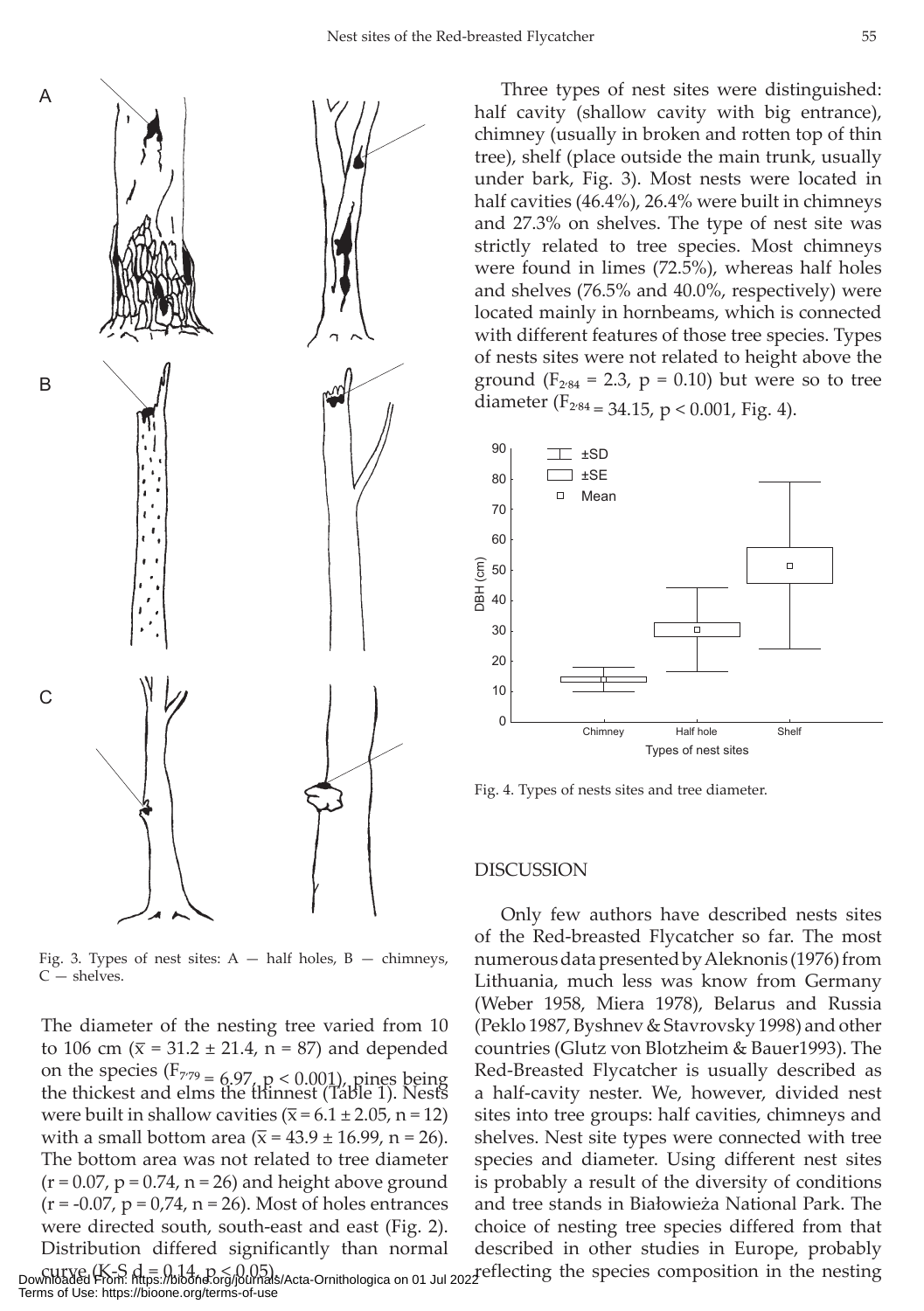56 C. Mitrus & B. Soćko

habitat. In northern Russia and Lithuania most birds bred in Alder *Alnus glutinosa*, in Beskidy Mountains in Beech *Fagus silvatica*, Silver Fir *Abies alba* and Norway Spruce (Aleknonis 1976, Peklo 1987, Byshnev & Stavrovsky 1998). Similarly to Red-breasted Flycatcher, other hole-nesters in Białowieża national Park often use hornbeam and lime as a nesting tree (Wesołowski 1989).

Only four cases of using the same place in subsequent seasons for breeding could be anti-predator adaptation or result of changing features and quality of nest site after winter. Nests sites of Red-breasted Flycatcher are more open, often in dead trees and seems to be less durable than holes using by other cavity-nesting birds (Wesołowski 1995)

An average height of nests above the ground in Białowieża Forest (4.9 m) was higher than in Germany and Russia (Muller 1970, Cramp 1993, Glutz von Blotzheim & Bauer 1993) and similar to Lithuania (Aleknonis 1976). Other hole-nesters from Białowieża Forest, except Marsh Tit *Parus palustris,* build nests usually much higher then Red-breasted Flycatcher (Wesołowski 1989, 2002, Mitrus et al*.* 1996, Walankiewicz 1991, Czeszczewik & Walankiewicz 2003). There is lack of data about diameter of tree trunk used by Red-breasted Flycatcher in other parts of the Europe. In BNP on average this species breeds in much thinner trees than other hole nesters (Wesołowski 1989, 1996, Czeszczewik & Walankiewicz 2003). This is probably connected with the type of holes used by the species.

In the Beskidy Mountains, as in Białowieża, 30% of the nests were located in dead trees (Glutz von Blotzheim & Bauer 1993). Other sources do not mention the percentage of nests in dead or living trees. Other secondary hole-nesters breeding in BNP use dead trees in various rates, but other flycatcher species breed in dead trees less frequently (Wesołowski 1989, Czeszczewik & Walankiewicz 2003).

So far no data were published about holeentrance exposure in Red-breasted Flycatcher nests. Similar to others hole-nesters from BNP most nest were directed to the south, southeast, southwest and east (Wesołowski 1989, 1996, Mitrus et al*.* 1996, Walankiewicz 1991, Czeszczewik & Walankiewicz 2003).

Usually the rims of the nests were visible from the ground and they were build in the shallow cavities with small bottom areas. This type of cavity distinctly differs from cavities preferred by other secondary hole-nesters in BNP (Walankiewicz 1991, Mitrus et al. 1996, Wesołowski

1989, Czeszczewik & Walankiewicz 2003). It could Naukova Dumka, Kyiv. Downloaded From: https://bioone.org/journals/Acta-Ornithologica on 01 Jul 2022 Terms of Use: https://bioone.org/terms-of-use

be result of late arrival of this species, in the time when other *Ficedula* flycatchers and tits take many of holes and start to breed (Mitrus 2003, Czeszczewik & Walankiewicz 2003). On the other hand surplus of free cavities in Białowieża National Park was reported and low competition for nests sites were suggested (Wesołowski 1989, Walankiewicz 1991, Mitrus et al. 1996).

## ACKNOWLEDGMENTS

We thank everybody who has helped to collect the data and handed them in Polish Nest Record Scheme during the past 27 years, especially Tomasz Wesołowski, Ludwik Tomiałojć, Wiesław Walankiewicz, Patryk Rowiński, Arkadiusz Szymura and Willem van Mannen. The research was granted by the University of Podlasie and supported by the Białowieża National Park authorities.

# REFERENCES

- Aleknonis A. 1976. Biology of Red-breasted Flycatcher in SW part of Lithuania. Mat. IX Pribalt. Orn. Konf. Vilnus, 3–6.
- Balen van J. H. 1973. A comparative study of the breeding ecology of the Great Tit *Parus major* in different habitats. Ardea 61: 1–93.
- Bruns H. 1960. The economic importance of birds in forests. Bird Study 7: 193–208.
- Byshnev I., Stavrovsky K. D. 1998. On the biology of Redbreasted Flycatcher (*Ficedula parva*) in Berezinsky Nature Reserve. Subbuteo 1: 25–28.
- Cramp S. 1993. Birds of Europe the Middle East ad North Africa. The Birds of the Western Palearctic Vol. VII. Oxford Univ. Press.
- Czeszczewik D., Walankiewicz W. 2003. Natural nest sites of the Pied Flycatcher in a primeval forest. Ardea 91: 221–230.
- Flade M. 1997. Red-breasted Flycatcher. In: Hagemeijer W. J. M, Blair M J. 1997. The EBCC Atlas of European Birds. Poyser, London.
- Glutz von Blotzheim U. N., Bauer K. M. 1993. Handbuch der Vogel Mitteleuropas. Passeriformes. Aula Verlag, Wiesbaden.
- Haapanen A. 1965. Bird fauna of the Finish forests in relation to forest succession. Ann. Zool. Fenn. 2: 153–196.
- Miera C. 1978. Zur Brutbiologie des Zwergschnäppers. Der Falke 25: 120–127.
- Mitrus C. 2003. Temperature dependence of breeding phenology of the Collared Flycatcher *Ficedula albicollis* in the Białowieża Forest (NE Poland). Acta Ornithol. 38: 73–76.
- Mitrus C., Walankiewicz W., Czeszczewik D., Jabłoński P. M. 1996. Age and arrival date of Collared Flycatcher *Ficedula albicollis* males do not influence quality of natural cavities used. Acta Ornithol. 31: 101–106.
- Müller S. 1970. Das Brutvorkommen des Zwergschnäppers bei Warnemünde 1964-1968. Der Falke 17: 76–82.
- Newton I. 1998. Limitation population in birds. Academic Press, London.
- Peklo A. M. 1987. [Fauna of the flycatchers of the USSR].<br>
Allahova Dumka, Kyiv.